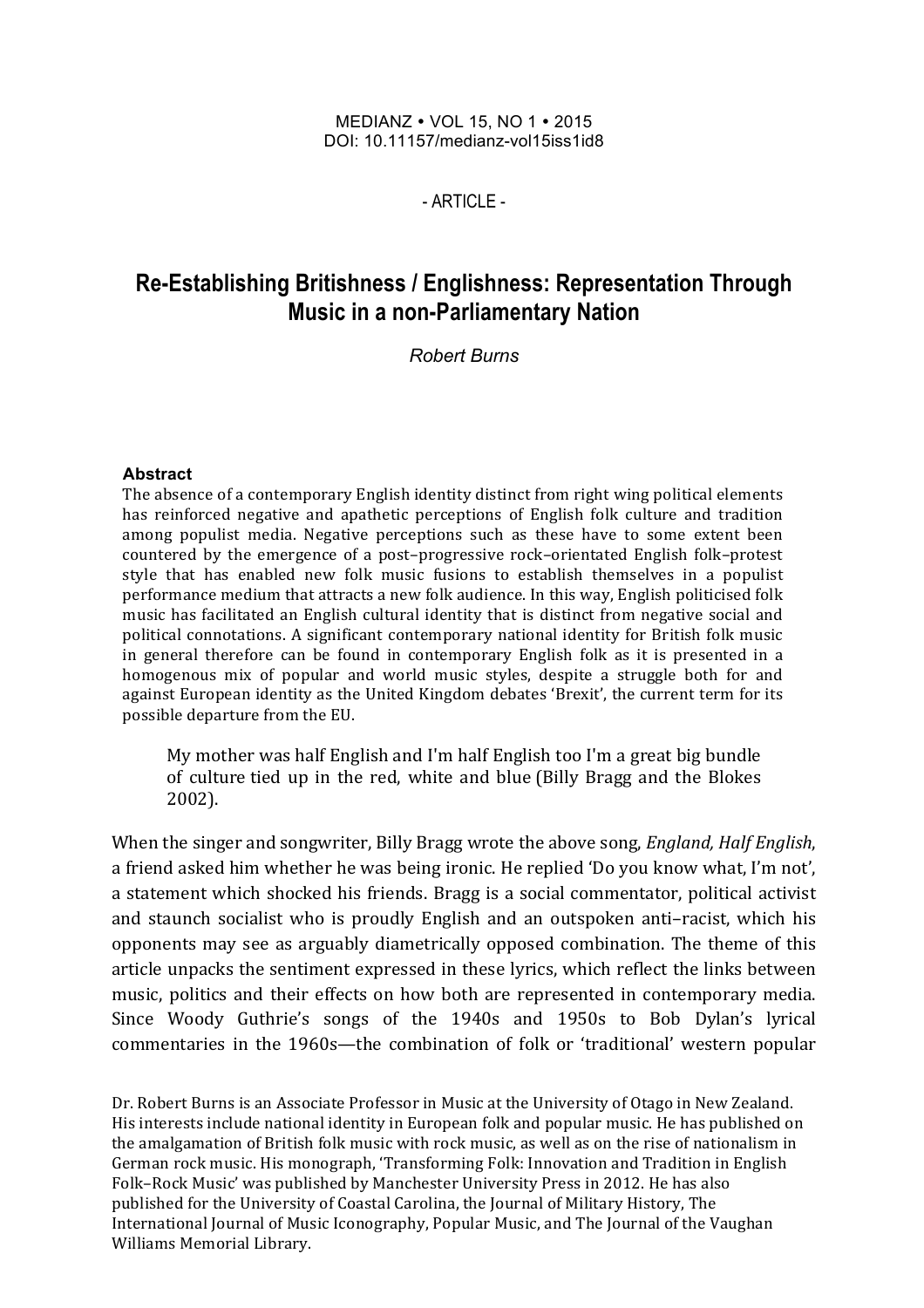music in a political context has become a potent symbol for social comment. Textual content in Dylan's pre-1965 repertoire often originated from external stimuli, such as the Vietnam War and other political and social issues of the time. While Dylan's sociopolitical commentary and criticism remain primary aspects in his song writing; he has consistently reinvented his performance style, and the media in which it is presented, to the present day. Billy Bragg follows this tradition, and makes political statements largely criticizing the way the United Kingdom has been governed since the 1980s, in his songs, books and popular media. His song writing and singing career started in the 1980s during which period he was particularly vocal about Margaret Thatcher's Conservative government and he continues a campaign that supports multiculturalism in the UK and what is more commonly known as 'Britain'. Most importantly, he is critical of the fact that, while most components of the UK have national assemblies, England does not. He is one of several 'British' (which I define as English, Northern Irish, Scottish and Welsh, although that is also often an issue of contention) singer-songwriters, musicians and social activists, some of whom have publically voiced opinions on the possible future dissolution of the United Kingdom. These composers and performers are what might be termed 'folk singers' although that term has now become extremely broad, as I will discuss later in this article. Since the late 1960s, when folk music and rock music were often combined, many of these performers sang songs with historical political themes. These included content about Tom Paine and Wat Tyler and criticism of past monarchs and the UK class system. Bands such as Fairport Convention, Steeleye Span, and singers such as Ralph McTell and Barry Dransfield have drawn on social issues, both historical and recent, to continue the tradition of folk music being a vehicle by which social and political information is disseminated and criticised. The central issue I will explore in this article is English identity in an England that is increasingly multicultural, as well as the potential impact of UK dissolution that will ultimately reflect traditional and politically orientated musics that, as stated, are often intertwined in terms of lyric and melody.

This research initially related to the referendum concerning possible Scottish independence from the United Kingdom that took place September 2014. Its subject came from an interview in 2012 with Bragg, who had views about the way in which the referendum was being reported by media outlets in the UK but, as stated below, most English people were either unformed or were disinterested in the effect of a vote in favour of Scottish independence. In fact, the British *Guardian* newspaper journalist, John Harris stated that, while Welsh nationalists eagerly await the outcome of the Scottish referendum, most English people were either unaware of it, or were not interested (Harris, 2012). This article therefore investigates how music, politics and national identity become entwined through what used to be referred to as 'music of protest'. While partial devolution of the United Kingdom since the late 1990s has enabled individual national assemblies for Scotland, Wales and Northern Ireland, the absence of an English national assembly remains antithetical to the consolidation of a modern English identity. The emergence of a post progressive rock-orientated English folk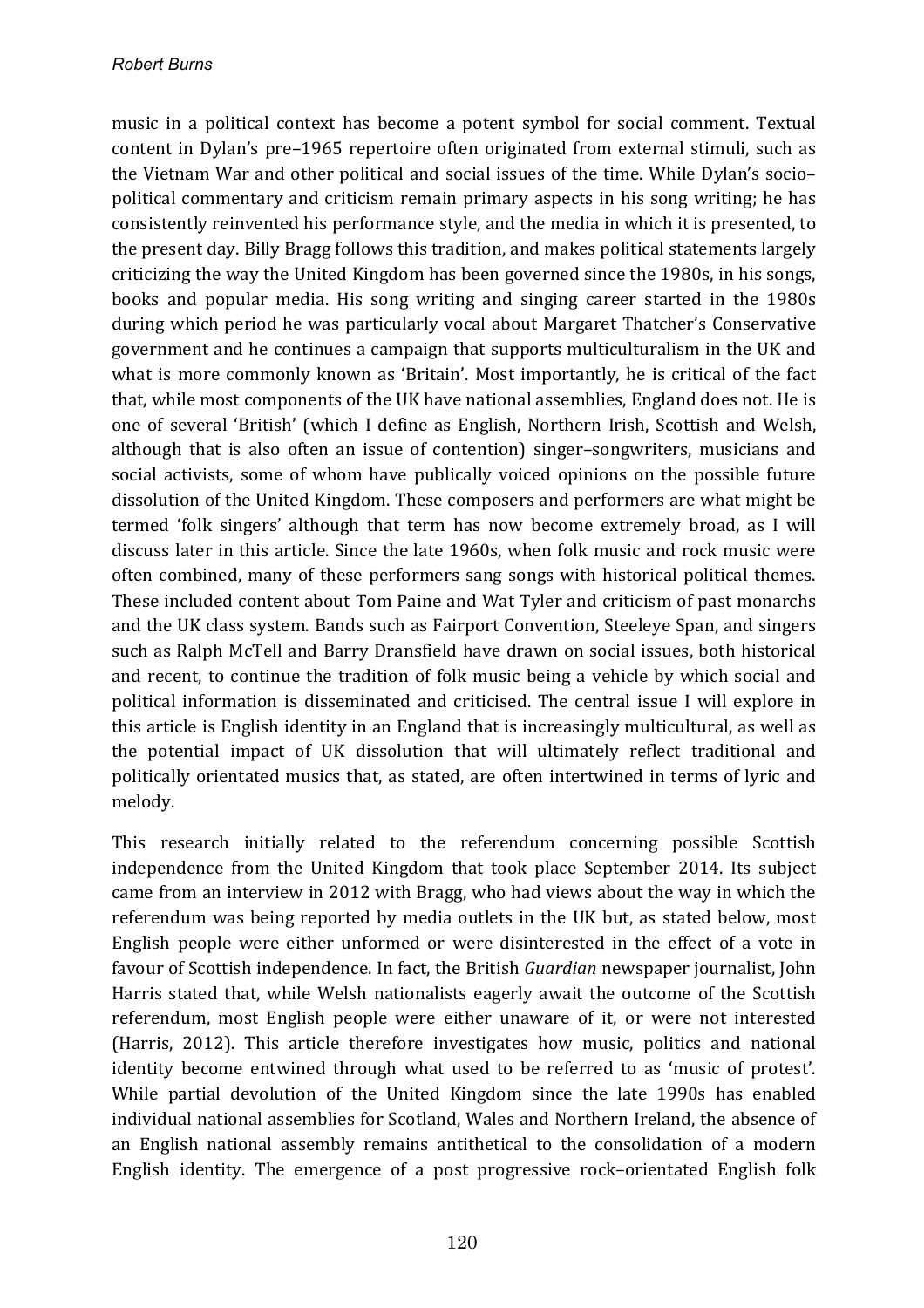music style has, however, enabled new folk music fusions to establish themselves in a populist performance forum that is both club and festival orientated. In this way, English folk–rock has enabled the emergence of a new English cultural identity that is distinct from negative social and political connotations that are often linked to nationalism, colonialism and xenophobia. A significant contemporary national, and often radical, identity for British folk music consequently exists in contemporary folk music of the British Isles as it is presented as part of a homogenous mix of world music styles presented to a multi-cultural audience in the UK.

For Bragg, the absence of a contemporary English identity (and a separate English parliament or assembly, such as those established in the late 1990s for Scotland, Northern Ireland and Wales) and that is distinct from right wing political elements has reinforced negative and apathetic perceptions of English folk culture and tradition among populist media, particularly given the histories of England's xenophobia to the Welsh, Irish and the Scots in past centuries. This sentiment is reflected in the emergence of a modern English folk–rock style, which has enabled new folk music fusions to establish themselves in a populist performance medium that attracts a new folk and to an extent, a rock, audience. In this way, what UK record companies of the 1970s branded as 'English folk-rock' has facilitated an English cultural identity that is separate from negative social and political connotations, although this notion of Englishness is easily conflated with what Benedict Anderson has described as the manufacture of notions of 'tradition' and 'community' that act as a means of promoting aspects of antiquity in nationalist and preservationist nostalgia (Anderson, 1991, 5). This is especially true, given that 'English folk–rock' bands are able to perform a repertoire drawn from all over the United Kingdom into the twenty-first century. A significant contemporary national identity for British folk music in general can therefore be found in examples of contemporary folk and rock music, as they are presented in a homogenous mix of popular and world music styles.

In his study of the deconstruction of 'Great Britain' as a nation state, Tom Nairn is critical about a 'slow foundering' of the British state since the nineteenth century that has taken place, rather than the 'Titanic-like disaster often predicted' (Nairn, 1977, 13). Conversely, many members of folk-orientated bands, such as Fairport Convention, Steeleye Span, and Waterson:Carthy repeatedly state their awareness of the national origins of their repertoires within the United Kingdom, and, moreover, they express positive descriptions of collaborations between performers from different regions and cultures in the UK in their approach to shared performance (Burns,  $2012$ ,  $161-65$ ). Thus, Nairn's dire predictions do not seem to have occurred. Billy Bragg, however, composes songs that make political and cultural statements about the contemporary United Kingdom and he promotes the multi–cultural nature of British society. What became apparent in our discussion, however, was that while he sees a need for English political representation within the United Kingdom, he sees Englishness from the perspective of the multicultural diaspora, more usually referred to as 'Britishness', from which he originates.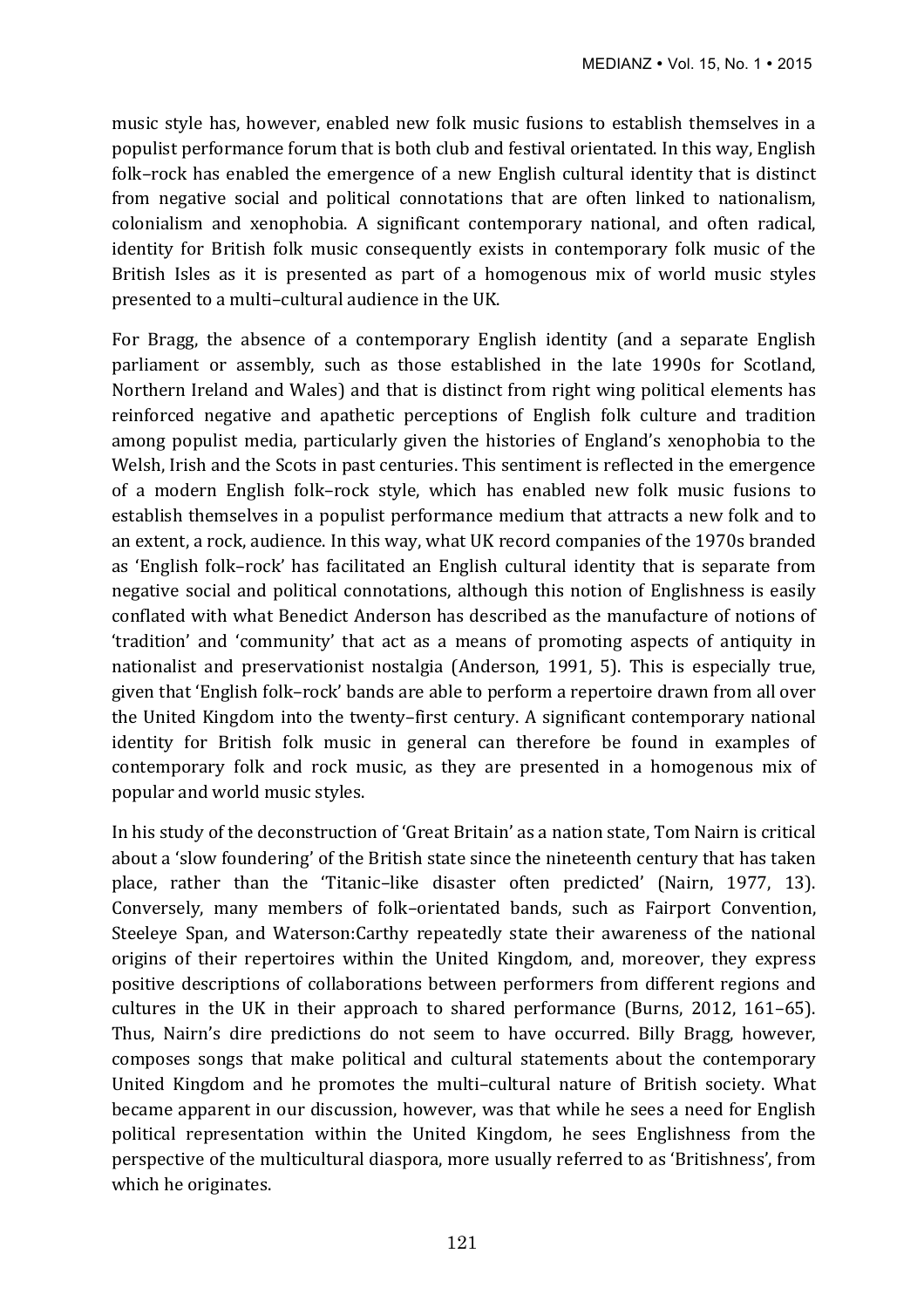For this article, while drawing to an extent on primary data gained from informants, I provide a concise comparative analysis of historical accounts, particularly in relation to themes identified by UK singer-song writers who work in the broad folk idiom. This article aims to provide an historical and contextual overview for a larger study. It frames Bragg's statements and lyrics by initially providing historical context for such perspectives, which seem to be gaining currency, as the United Kingdom becomes more multicultural. It is significant that, since the late 1960s, English folk–rock bands have recorded folk music from all of the British Isles, a stylistic policy that enabled them to remain detached from existing notions of Englishness that have often attracted negative connotations. More recently, this earlier detachment has situated English folk–rock as a significant representation of contemporary British folk music that contributes to a revised notion of Englishness located individually and collectively within the folk music of other parts of the British Isles, and without negative associations with nationalism. While a larger study (which I refer to later in the article) would include the views of several prominent folk–related informants, I base my statements in this article on interviews carried out with Bragg and Simon Nicol, a founder member of Fairport Convention who also has views on the ways in which contemporary folk music is galvanising a new English identity. Nicol also maintains that there now exists a younger Fairport Convention audience, which has been attracted to the band through the acoustic folk scene in the UK, and that this audience also listens to performers he regards as the 'high profile young Turks' of the contemporary folk scene, such as Eliza Carthy, Kate Rusby and Seth Lakeman. Nicol has it that members of these performers' audiences judge Fairport Convention in the context of contemporary music and that, if they wish to gain more from folk music, 'the history is there IF they choose to go back and explore it'. Thus, contemporary folk music provides an ideal forum through which national identity politics are played out.

### **A Brief Historical Background of the United Kingdom**

In writing about how the contemporary United Kingdom was formed, one must acknowledge the suffering caused by English rule of its neighbours since the time of King John 1 (1166-1216), under Oliver Cromwell (1599-1658), and then by successive British Parliaments. The conclusions to my territorial descriptions do, however, have a common outcome: political representation for all components of the UK, except for one  $-$ England. While this short sub–section is not a critical analysis, it is included to place what follows later in this article into a localised chronological context. Prominent historians, such as Clark (2005), Hobsbawm and Ranger (1983) and McCrone (1992) separately state that the United Kingdom was established in 1707 under the Acts of Union that followed the 'Glorious [and bloodless] Revolution' of 1668 to 1669, and a further revolution in Scotland in 1702 to 1703. They also comprehensively describe how the United Kingdom gradually became an imperial power. Before 1707, England and Scotland had separate parliaments but politicians from both sides were aware of Scotland's precarious financial situation, which relied on support from England. It is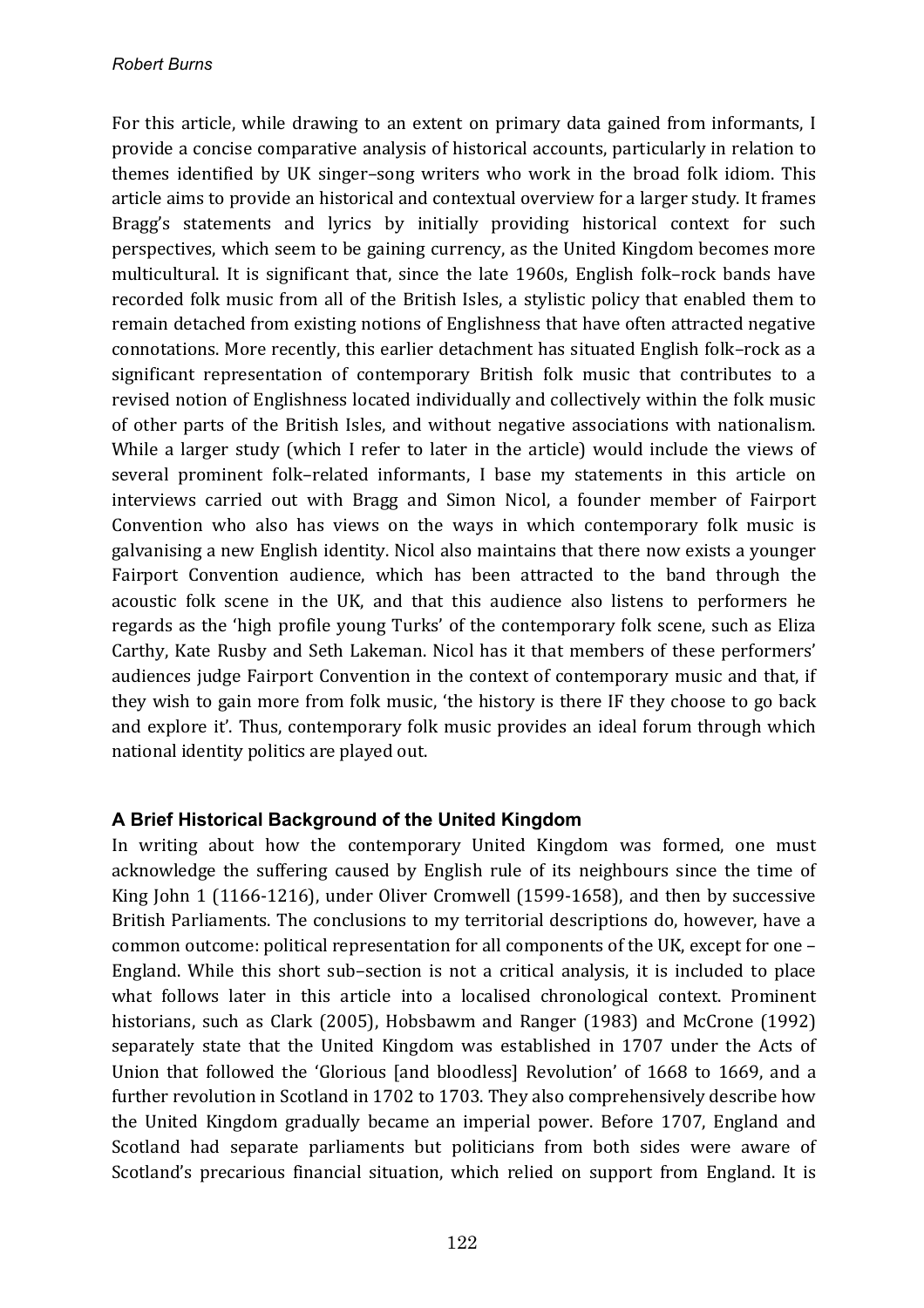worth noting, however, that in the fourteenth century, Robert The Bruce (1274-1329) slaughtered as many Scots, as had the English, in order to establish his family's kingship (but this is beyond the scope of this article). The 1707 Act was also passed to prevent an attempt at Jacobite restoration, an attempt which finally occurred, and failed, in 1745 (but was influential to the beginnings of patriotic national songs and anthems). Under the Act, England compensated Scotland by enabling forty-five commoners and sixteen Lords to represent Scotland in the UK Parliament. Scotland was, thus, underrepresented. England, as it had done and would do with its other neighbours, treated Scotland with brutality and disdain (Stokes, 1994, 1-28; Symon, 1993, 203-05). However, during the Industrial Revolution and the Imperial Wars of the nineteenth century, England and Scotland shared trade. Moreover, in 1998, the newly elected Labour government, which represented the entire UK, with a parliament housed in the Palace of Westminster, passed the Scotland Act that re-established the Scottish Parliament.

The Laws in Wales Acts passed between 1535 and 1542 annexed Wales to England, and Wales remained under English rule in what was mostly a state of poverty (a travesty considering that the Tudors were of Welsh origin and gained the English crown following the defeat of Richard Plantagenet at Bosworth Field in 1485) (Llewellyn, 2000, 321–22). Welsh agricultural entrepreneurialism, however, flourished during the seventeenth and eighteenth centuries. Wales later contributed manpower to a United Kingdom Industrial Revolution and several wars waged by the 'British Empire' (Welsh nationalism was put aside during the Second World War as this was seen as a war against fascism). Distinctive Welsh politics had emerged, however, during the early twentieth century during the Prime Ministership of David Lloyd George (1863–1945), who was a member of the Liberal Party. This move towards nationalism was gradually displaced by the growth of socialism in Wales and interest in the newly emerging Labour Party since 1900.

During the 1960s, Welsh nationalism re-emerged and became militant with the formation of the Free Wales Army and the Welsh Defence Movement. In 1967, the Wales and Berwick Act was repealed. This act, passed in 1746, strengthened the annexation of Wales to England (an annexation which had been in place since the time of Henry the Eighth [1491-1547]) and meant that English law applied to Wales. The repeal of this Act also established a set boundary between England and Wales. In 1998, the Labour government passed the Government of Wales Act that gave Wales its own National Assembly.

The existence of Eire and Northern Ireland, and their connections to the United Kingdom issue, is more recent in terms of political history than the previous discussions on Scotland and Wales. Following the two English Civil Wars (1642-1651), Oliver Cromwell (1599–1658) became the Lord Protector of the English Commonwealth (which included Scotland and Ireland). Irish rebellion against English rule restarted in the early 1640s and led to Irish defeat at the Battle of the Boyne in 1649. Brutal treatment of the Irish followed and continued into the twentieth century (Woodham–Smith 1991, 31). It is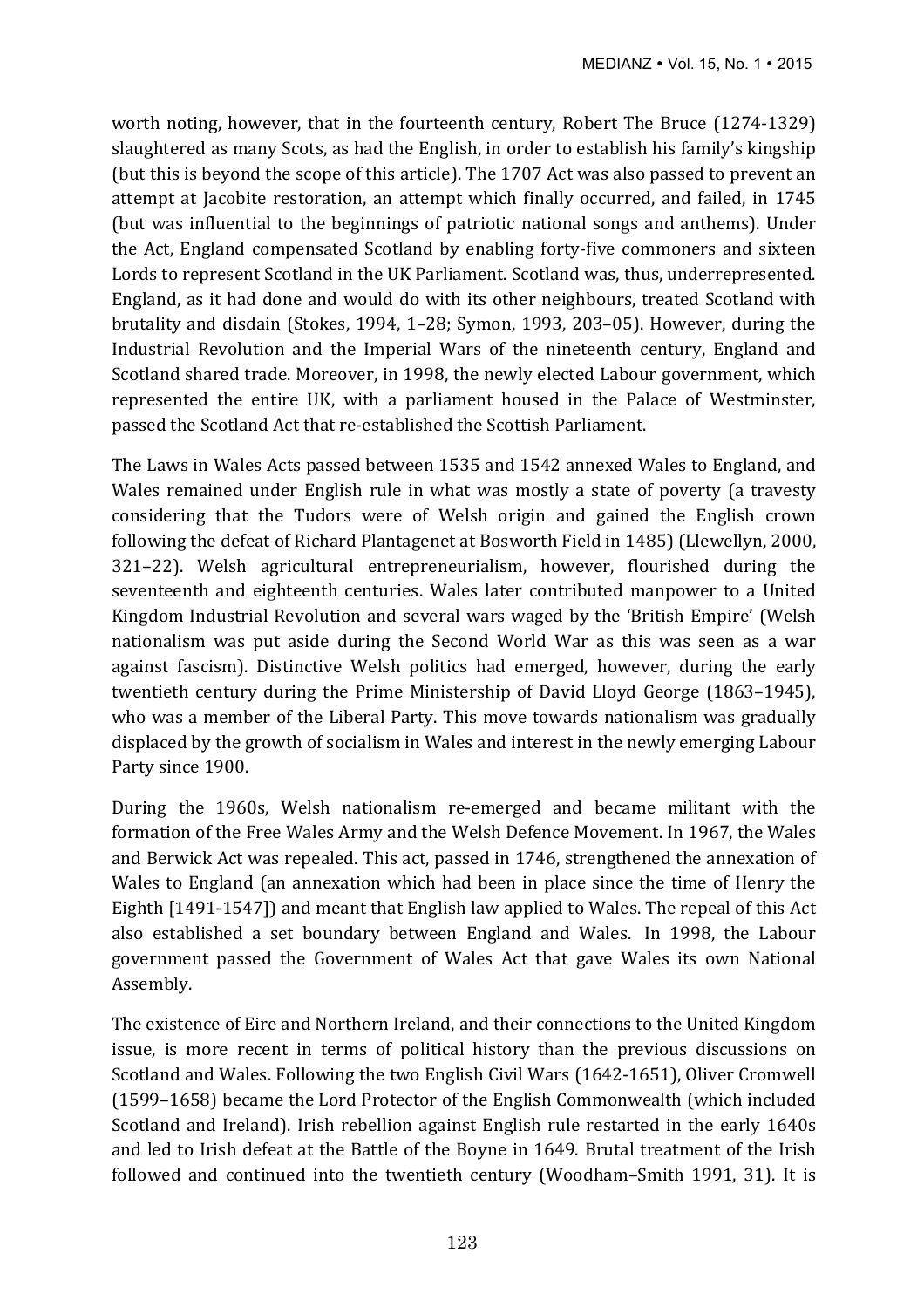enough to say that English politicians regarded Ireland as a 'problem best ignored' (such as the 1845 potato famine) prompting a leading British politician, Lord Palmerston  $(1784-1865)$  to comment 'The only Irish problem is the weather'. A Parliamentary Committee of the time, however, reported that 'without exception their findings prophesied disaster; Ireland was on the verge of starvation, her population rapidly increasing, three-quarters of her labourers unemployed, housing conditions appalling and the standard of living unbelievably low' (Woodham-Smith, 31). Palmerston's comment was also later countered by an Irish member of the UK parliament, Charles Stewart Parnell (1846-1891) who stated in 1875, 'Why should Ireland be treated as a geographical fragment of England . . . Ireland is not a geographical fragment, but a nation'. In the twentieth century, the Easter Rebellion of 1916 led to the Declaration of Independence for Eire and stated that Ireland was no longer a part of the United Kingdom. The Republic of Ireland Act, however, was passed by the UK parliament in 1948 to acknowledge those Irish people who wished to remain under British rule. This Act separated what became Northern Ireland from Eire, and ultimately led to what is nowadays referred to euphemistically as 'The Troubles' between the 1960s and the 1990s. In 1998, the Labour government passed the Belfast Agreement in which Eire revoked its territorial claim to Northern Ireland and the Agreement established a Northern Ireland Assembly.

Roger Scruton incisively states that, following the Act of Union, the English began to call themselves 'British', particularly during the acquisition of empire and that the Scots, Irish and Welsh all played an active part in its construction (Scruton, 2000, 1–2). Scruton adds that the English notion of 'country' was unlike that of France, Germany and Italy, each of which had an established national identity. England, however, was represented as 'British' with a vague notion of 'kith and kin' (Scruton, 2). Scruton is also critical of Nairn's description of a slow disintegration of Britain throughout the twentieth century (Nairn, 1977, 13). Scruton regards this view as a 'sustained rejection of British nationalism, and of the pride and loyalty that made Britishness into a coherent project and a serious ideal' (Scruton, 5). Having briefly explained, however, why the United Kingdom is still currently 'united', albeit with Scruton's notion of 'kith and kin' sense of Britishness, there remains Bragg's question, 'Why does modern England (with its ongoing notion of 'British' identity) not have an individual parliamentary assembly?' This is despite the notions of 'Empire' that were gradually established during the Elizabethan period, reached their peak in the nineteenth century and dwindled in the early twentieth century following World War One. Thus, while I do not wish to equate hegemony with representation, given the existence of the UK's political power base in the Palace of Westminster in central London, it is ironic that, after centuries of England's mistreatment of its neighbours, it is now without its own national assembly.

## **A Flag for England**

Billy Bragg discusses why even the English flag (which has no sense of 'Britishness') has become contentious, having been misappropriated by the British National Party (BNP),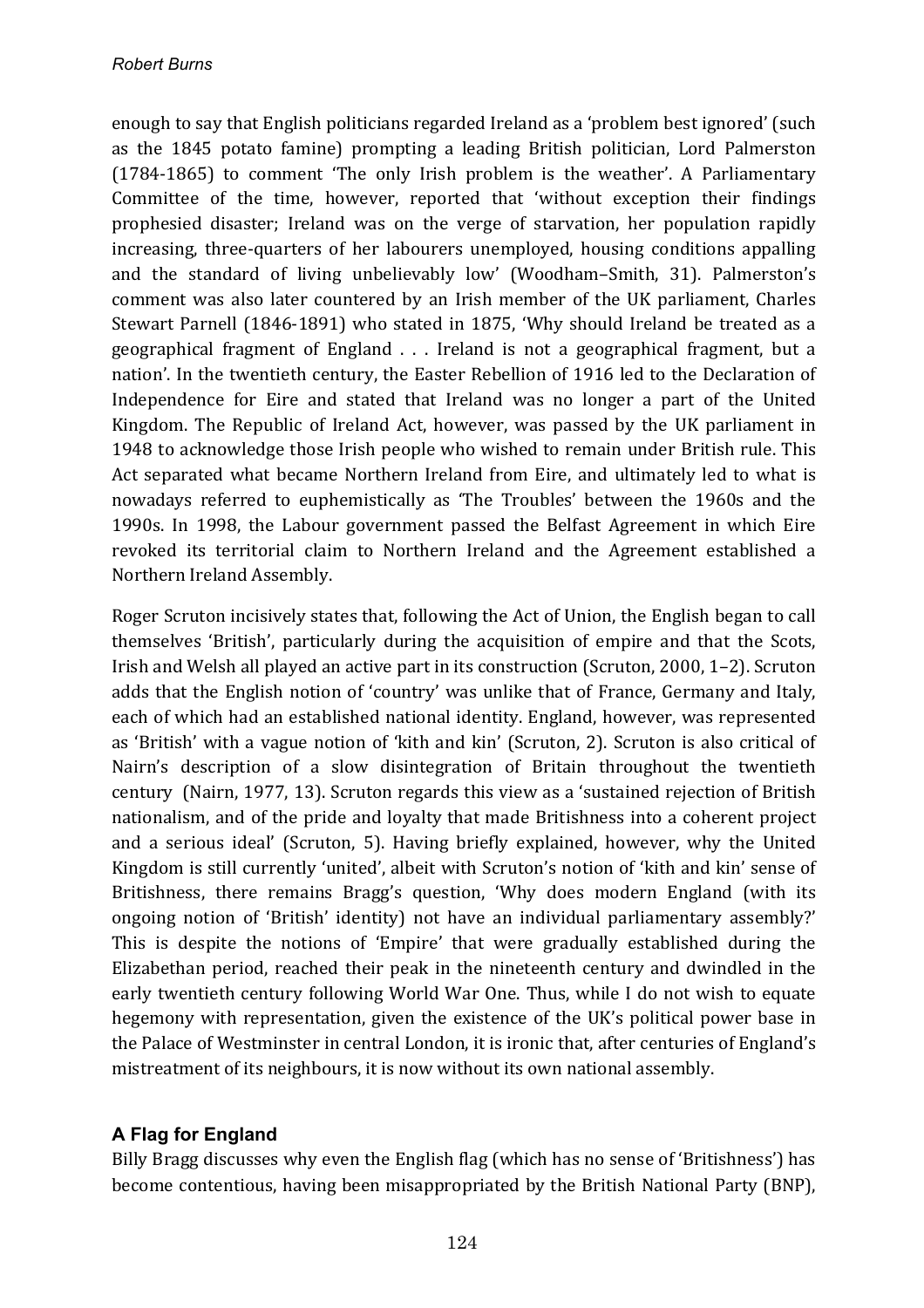the English Defence League (EDL) and a new political party that mainly exists online with no elected political representatives, Britain First. When I asked Bragg about his monograph, *The Progressive Patriot* (2006) being an intensely personal statement of his own identity, his views on contemporary England and current xenophobia, he stated:

So the book [*The Progressive Patriot*] was an attempt for me to get to the heart of why I feel strongly about my personal identity and about belonging to a place. You know about an Englishness that's about where you are, rather than where your grandparents are from. So starting with those first feelings [and that] seemed to me to be a good place to start. Because it's kind of based on a huge influence by *The Lion and the Unicorn* by George Orwell [1940]. I read that as him trying to work out if he felt patriotic at the time of the war. He's kind of feeling his way around Englishness. Does he trust Churchill any more than he trusts Hitler or not. having been through the Spanish Civil War and everything in his own background, does he love this country enough to defend it against fascists?

While his monograph is based somewhat on *The Lion and The Unicorn*, Bragg puts it both verbally in song and in text (for example, A New England [1983], *England, Half English* [2002] and Collins' biography *Billy Bragg: Still Suitable for Miners* [2007]) that a new English identity encompasses all of the cultures now present in England, and, most importantly, among its UK neighbours. The difference between 'British' and 'English' is, however, vague. Sociologist Krishan Kumar puts it that this uncertainty is based on former imperialism and that many residents of the United Kingdom refer to themselves as 'English' or 'British' when they actually come from regions such as Scotland, thus raising a further question 'Why does "patriotic emotion" attach itself to 'England' and not to 'Britain'?' (Kumar, 2003, 2). New cultures living in England include all of the migrants from the former British Empire who have been part of the UK for centuries and, in particular, since the period following the Second World War. Bragg supports this view with an anecdote about a friend of his in the UK (which was particularly appropriate given Bragg's public debates with the BNP's former Member of the European Parliament, Richard Barnbrook):

If you could see Paul and you heard him talk, he's got more of a Cockney accent than I have. You'd never guess he was a big black guy in the slightest, but ultimately identity is a personal construct.  $\ldots$  I couldn't tell Paul that he was English. He was born in England, obviously spoke English. he liked being in England, but his concept of it was that he was a Londoner... He used to laugh because every night he'd be selling t-shirts on the *England, Half English* tour and he heard me every night struggling with a lot of the ideas that were in here, trying to explain to my left wing audience why this shit isn't possible, it is important rather, that we need to talk about this. I mean, one night after England qualified to get into the European Cup Championship, someone in Wolverhampton threw a full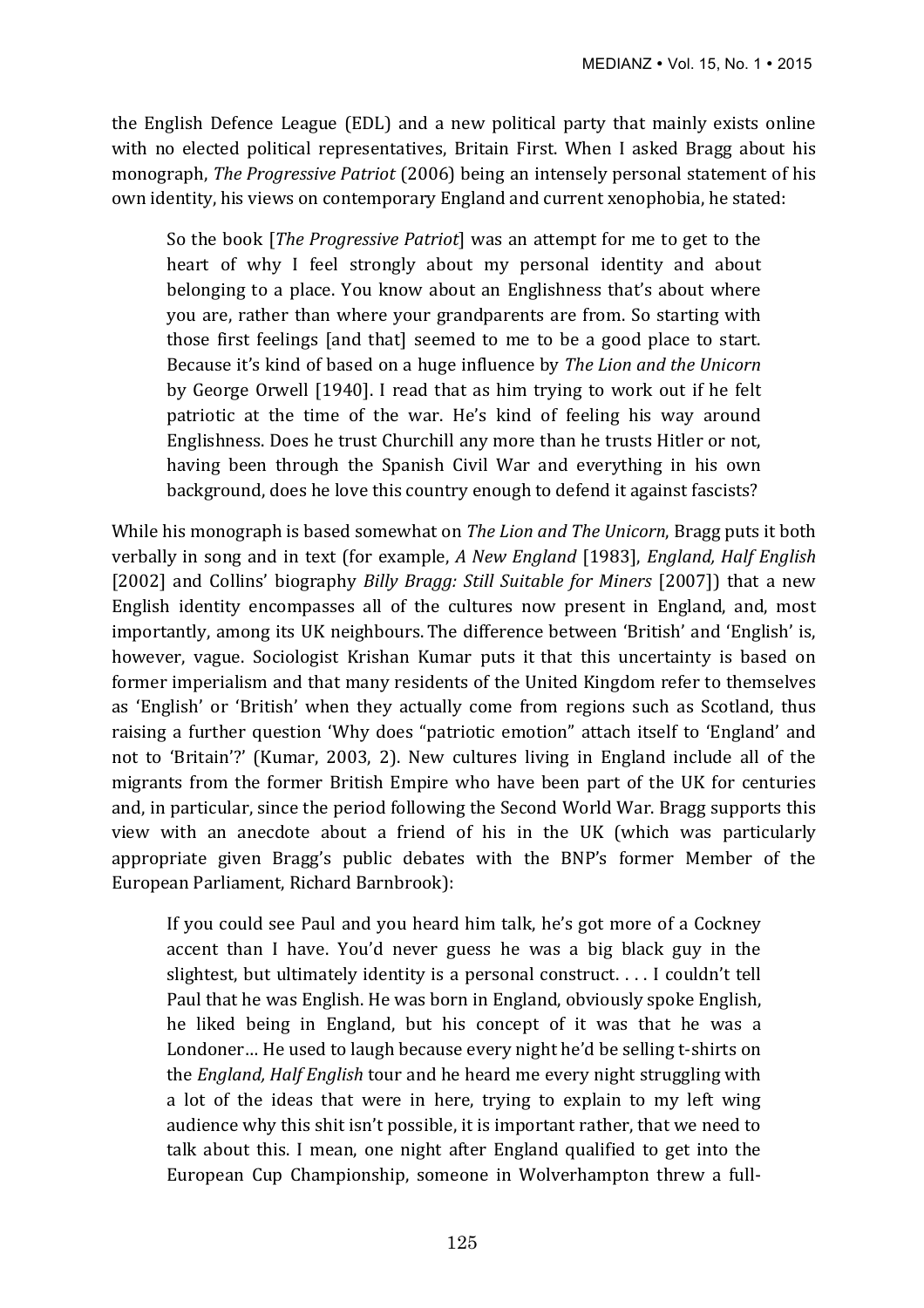sized flag of St George on the stage in front of me. We were all talking about it and how great it is, and I lifted it up like this and a lot of people booed, and I said you know what, if we can't live with this, the BNP will win.

This is a further illustration of Bragg's view that a multicultural United Kingdom exists with its population regarding themselves as having several points of origin with, perhaps, one particular place being regarded as 'home'. Moreover, it refutes any argument that his perceptions of Englishness, or that of Britishness, are in any way critical of the structure of the UK, constituting Wales, Scotland or Northern Ireland. Since the time of that concert, however, the BNP and the EDL have become political organisations, a fact that Bragg became very animated about during our interview. He mentioned how, as he predicted in his statement above, the BNP have attempted to gain support in the east London suburb, Dagenham, where he grew up, which is now an extremely multicultural community. There are many YouTube videos of Bragg's public debates with former BNP member, Richard Barnbrook who campaigned in east London.

For Bragg, there remains the issue of an 'acceptable' English identity, and he campaigns for a new 'Englishness' through his musical performances. From a musical perspective that might therefore be constructed from the traditional musics of the various components of the UK, and then combined with English traditional music. I would argue, however, that contemporary perceptions of English identity have influenced the promotion of a 'new' Englishness. Moreover, I suggest that this has occurred through increased popularity of English folk–rock and folk-orientated music since the late 1960s to the present day. Significantly, however, while a gradual 'devolution' of the UK since the late 1990s has enabled the establishment of national assemblies for Scotland, Wales and Northern Ireland, the absence of an English national assembly has been problematic in the consolidation of a modern English identity that reclaims Englishness from links to right wing politics.

Bragg mentioned the flag of St. George in his earlier statement. While the flag of St. George is often used as a national symbol at many televised sporting events, its use as a banner for the British National Party since 1982 (and the more recent English Defence League), as well as its connections to football hooliganism, has prevented its use as a symbol of Englishness in the same way as national flags represent Scotland, Ireland and Wales. It is, thus, not widely perceived as a 'British' flag. In an online debate on the BBC News website in 2001, readers were asked to comment on their views concerning whether the English should be patriotic. While responses to this question do not represent a rigorous statistical survey, the majority of the respondents, 67%, thought that the English should be patriotic, although 6% stated that they preferred to be regarded as 'British' as well as 'English'. 9% of respondents favoured multiculturalism. In 2002, the same site posed a similar question concerning support for St. George's Day becoming an official national holiday in England. Again, the majority of respondents,  $75\%$ , supported the concept while  $8\%$  preferred to be regarded as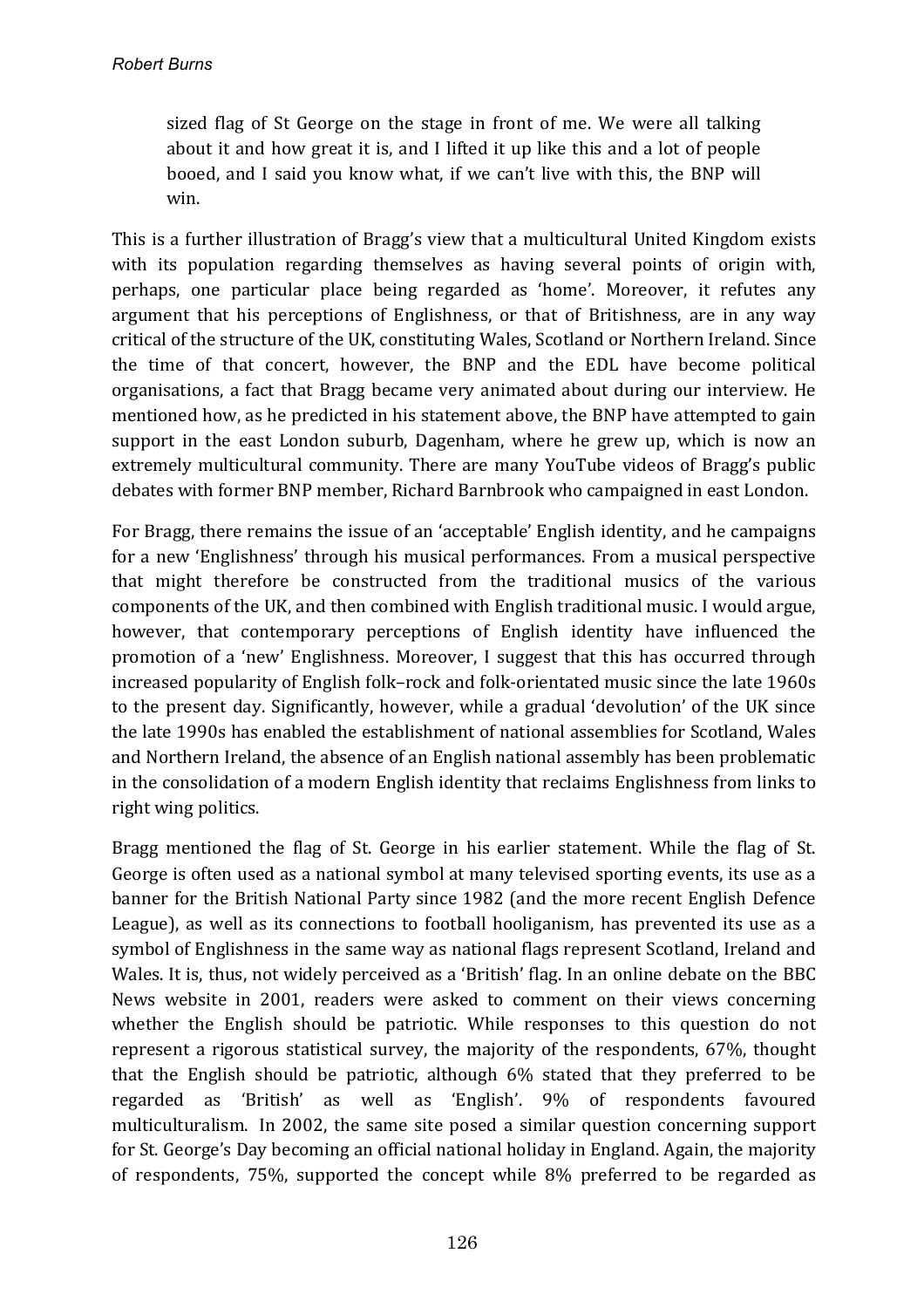British and were opposed to another national holiday. Only 10% of respondents expressed a preference for multiculturalism, a viewpoint referred to by Marxist journalist Paul McGarr as 'fluffy popular nationalism', indicating his view that multiculturalism is as unappealing to the far left as it is to the far right. Significantly, a third of all respondents from both debates whose comments were posted on the site expressed dissatisfaction with what they perceived as a missed opportunity to establish an English national assembly, and a new English identity (and distinct from right wing politics, as stated above), during the political changes in the United Kingdom in the late twentieth century. Respondents blamed the Labour government of the time for establishing other national assemblies, and consequently reinforcing notions of separate individual national identities, for Scotland, Northern Ireland and Wales, while omitting to do so for England.

### **English 'Traditional' and Multicultural Music**

In the context of commercial and political relationships that have influenced the promotion of Englishness through English folk–rock from the late 1960s to the present day (hence my choice of interviewees listed below), there still exists an absence of a contemporary English identity distinct from right wing political elements that has reinforced negative and apathetic perceptions of English folk culture and tradition. Negative perceptions such as these have to some extent been countered by audience reception of folk and popular music hybrids within a broad English folk–rock musical category, which has become apparent since the decline of the progressive rock movement in the late 1970s. The emergence of a post-progressive rock-orientated English folk–rock style has enabled new folk music fusions to establish themselves in a populist performance medium that attracts a new folk audience. In this way, English folk–rock (or as Britta Sweers puts it as the title of her monograph, 'Electric Folk') has facilitated an English cultural identity that is distinct from negative social and political connotations. A significant contemporary national identity for British folk music is consequently apparent in English folk–rock as it is presented in a homogenous mix of popular and world music styles. From the perspective of national identity, while independent representation within the United Kingdom since the late 1990s has enabled the establishment of national assemblies for Scotland, Wales and Northern Ireland, the absence of an English national assembly continues to be problematic in the consolidation of a modern English identity that reclaims Englishness from recent links to xenophobia, as described above. Prior to any discussion of commercial links between English folk–rock and contemporary British folk music revivalism, I acknowledge the scholarly debate that surrounds perceptions of Marxism in consumerist aspects of folk revivalism in the context of folk music and English folk–rock (for example, Harker, 1985 and Bearman, 2000). Scholarly debate in the second half of the twentieth century indicates diverse stances on the commoditisation of tradition and culture. Thus, while Nairn is critical about a 'slow foundering' of the British state, many performers from folk orientated bands such as Fairport Convention, Steeleye Span, and Waterson:Carthy state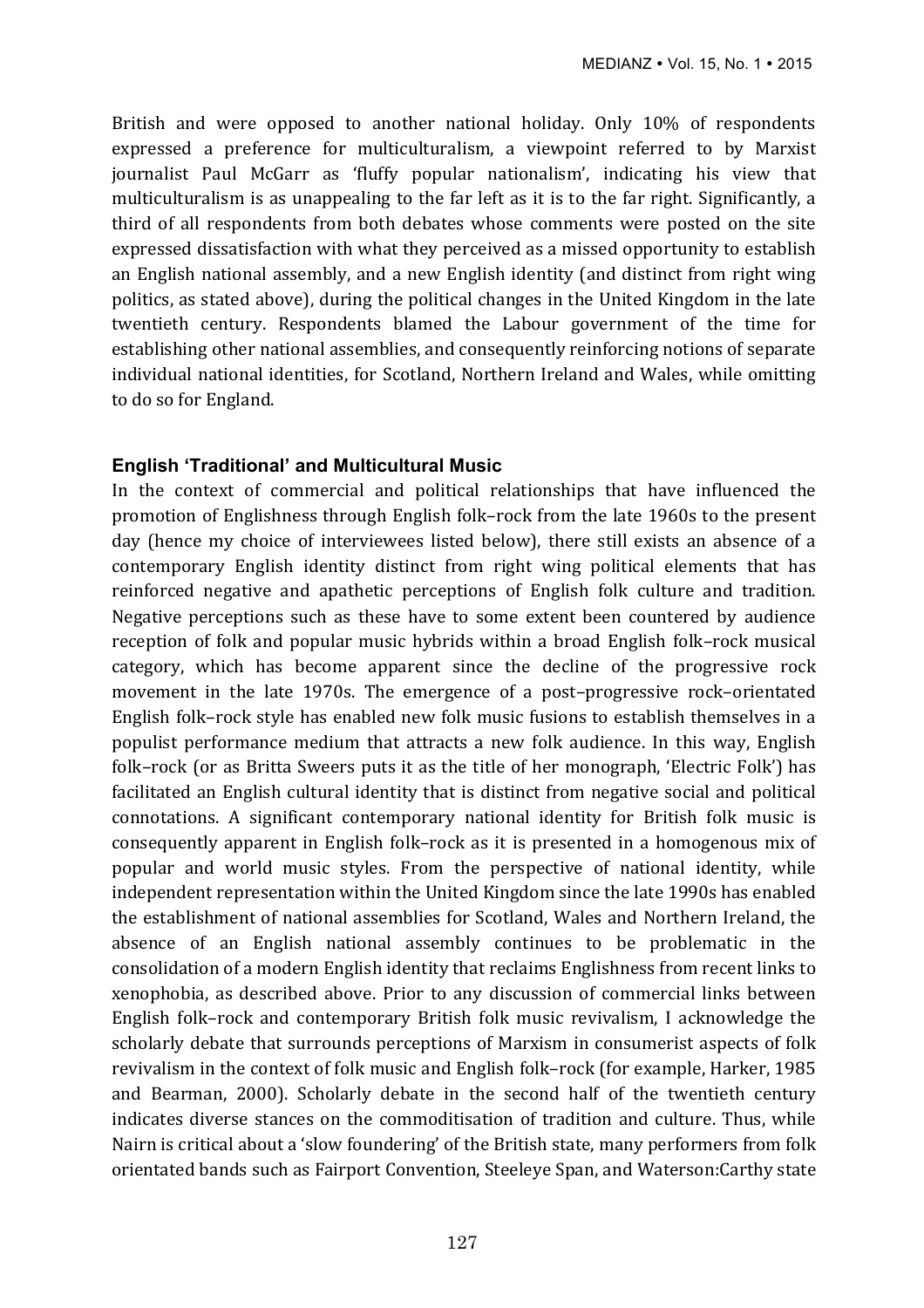their awareness of the national origins of their repertoires within the United Kingdom, and, moreover, they express positive descriptions of collaborations between performers from different regions and cultures in the UK in their approach to shared performance indicating that Nairn's dire predictions do not seem to have occurred (Burns, 2012, 161– 65). Billy Bragg, however, composes songs that make political and cultural statements about the contemporary United Kingdom and he promotes the multicultural nature of British society. What became apparent in our discussion, however, was that while he sees a need for English political representation within the United Kingdom, he sees Englishness from the perspective of the multicultural diaspora, more usually referred to as 'Britishness', from which he originates. The selling of national 'self', particularly from the perspective of re–orientation of a contemporary English identity, is currently situated within broad notions of Britishness in a post-devolution United Kingdom. English folk-rock has established itself as a cultural commodity that also reinforces notions of tradition and national identity, and it both unites and separates politically devolved locations in the UK (Frith, 1996, 109). In his discussion on globalism, Stuart Hall suggests that the United Kingdom might be perceived as in 'a very privileged corner of the process', although in his view it is a 'declining corner', particularly when viewed from the English perspective. To Hall, globalisation in the United Kingdom, and, again, particularly in England, is an historical process forged from economic growth and perceptions of empire in which English identity not only placed the colonised 'other' but in which it also placed '*everybody'* (sic) else. Hall observes that, to be English is to know your self in relation to others—'to know what you are and what they are not'—and he posits that, in this respect, notions of identity become a structured representation in which the positive is achieved through the narrow eye of the negative (Hall, 1991, 19– 21).

From the perspective of English 'tradition', Kate Crehan maintains that any notion of tradition—if the tradition is considered authentic—carries considerable weight, particularly if a group that is accepted as having its own 'culture' makes the claim to tradition (Crehan, 2002, 54–5). Drawing upon Eric Hobsbawm's views on the invention of tradition, she observes that much of what is said to be 'traditional' is often of 'more recent coinage', while stating that 'culture like tradition is understood as something that, by definition, is not consciously created or invented' (1983, 2–3). I support Crehan's views, as well as those of Hobsbawm, in that notions of tradition drawn from recent history are an aspect of British folk music revivalism that has been apparent since the early stages of the first folk revival in the early twentieth century. These notions remain apparent in a new phase of revivalism within the English folk–rock movement. For England, therefore, the absence of an independent Bill of Rights and the problematic question of re-branding its status as a member state within the UK remove an easily accessible repositioning of national identity distinct from previous negative connotations. In his comprehensive commentary on the devolution of Britain, Michael Gardiner proposes that 'England has a longer history of direct connection with the land in democratic local systems—a history becoming divergent when images of a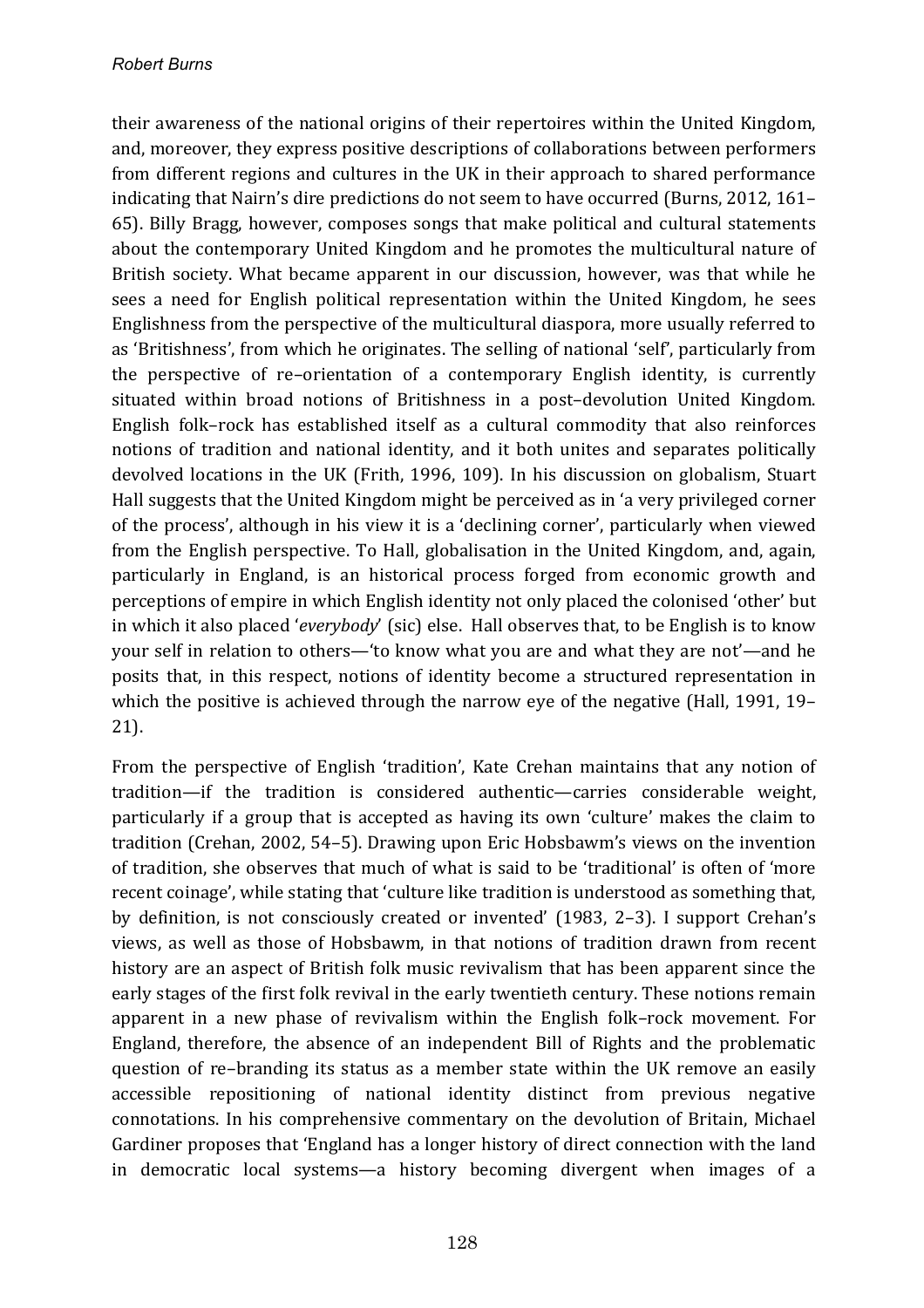countryside home were put into propaganda use in World War 1'. He states that, in Scotland there has been a tentative movement towards rethinking the concept of 'our', although in England the ethnocentrism of Englishness remains more or less synonymous with the ethnocentrism of Britishness (Gardiner, 2004, 106-7).

Andrew Blake maintains that most 'English' art music of the late nineteenth and early twentieth centuries had its origins in European art music and Beethoven and Haydn composed arrangements of Scottish and Welsh folk songs (Blake, 1997, 44). I am, thus, not addressing notions of Englishness in western art music of the UK, but it is significant that English (and by default perhaps, 'British') traditional music is still used as a national statement, as well as a statement indicating place of family origin. Many respondents to the BBC online surveys mentioned above also replied that they identified as having dualidentities, such as 'Asian/English', 'Jamaican/English', 'Indian/British' but also 'European' (there were many other combinations), but there are many musical performers in England who regard themselves as part–English along with the culture of their family's origin, and whose lyrical and musical aesthetic combines these aspects successfully within an English traditional framework. United Kingdom music is nowadays articulated through musical hybridities that exhibit multiple signifiers of various traditions. One such group of performers that demonstrate this concept is The Imagined Village, who take their name from Georgina Boyes' monograph (1993), a historiographical and cultural study of English folk music that has informed my own research into English folk-rock music. Their albums include *The Imagined Village* (2007), *Empire and Love* (2010), and *Bending the Dark* (2012). The band is made up from members of other established folk and world-music groups and performers, including The Transglobal Underground, The Afro Celt Soundsystem, Billy Bragg, Martin and Eliza Carthy, Johnny Kalsi, Sheema Mukherjee and The Young Copper Family. The band's albums also contain contributions from Sheila Chandra and Benjamin Zephania. Music from this genre has also now become part of what was, and still is, referred to as the 'tradition', an accepted statement among the more traditional folk audience that denotes a form of folk 'knowledge' and even cultural belonging. Moreover, the band's recordings feature musical influences from many of the communities now present in England, and for that matter, the United Kingdom. Yet, they primarily record updated traditional songs from the British Isles. Their performance of 'Cold Haily, Windy Night', which took place on *Later with Jools Holland* in 2008, starts with a Dhol drum solo by Johnny Kalsi followed by Chris Wood's traditional approach to the lyrical delivery of the tale of a soldier waiting for his chance to enter his girlfriend's bedroom while he stands in the cold weather. I have traced the song back to the Napoleonic Wars but my more recent research suggests that it could go back as far as the War of the Spanish Succession between 1701 and 1714. The Imagined Village accompany this ballad with sitar, cello, electric bass and drum samples from Afro–Caribbean Transglobal Underground performers, and Martin Carthy and Eliza Carthy on guitar and violin respectively. Backing vocals are provided by The Young Copper Family, descendants of The Copper Family (traditional folk singers of the early to mid-twentieth century whose English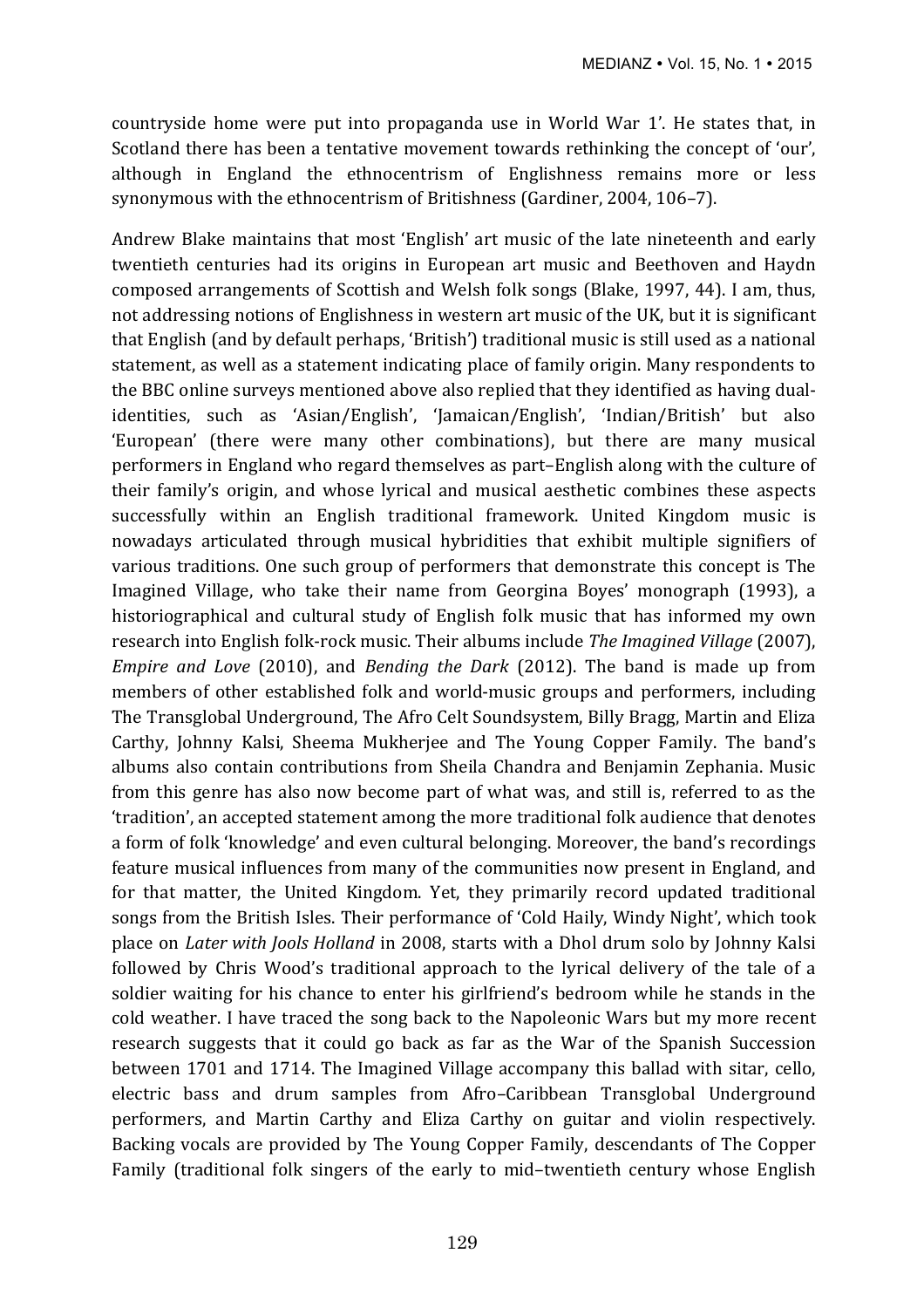lineage can be traced back to the sixteenth century). This mixture of cultural influences in that performance is indeed indicative of contemporary multiculturalism in the United Kingdom. I regard this performance, and this group of performers, as an overt statement that mobilises hybridity and it is a political expression creating otherness by projecting a manufactured sense of togetherness, perhaps even 'Britishness'. It might also be argued that, clearly in opposition to racially intolerant political bodies whose members are in the European Parliament such as the BNP, The Imagined Village represents a perhaps tokenistic (although I do not support this view), albeit multicultural, musical mix as a salve to existing division.

Simon Nicol suggests that English folk–rock (as described earlier)—as well as more recent folk and popular music amalgamations—is listened to on various levels and that its United Kingdom, especially English, musical identity is able to remain separate to notions of heritage and preservation. Moreover, folk singer Martin Carthy notes that there is 'a new folk circuit' that is independent and 'has its own rules' for 'a very young and vibrant audience'. It is the same audience that Nicol has observed following Eliza Carthy, Rusby and Lakeman, as well as, arguably, Jim Moray and Bellowhead, among others. This audience is also part of the fragmentation described by Carthy and it has initiated many sub-genres of folk music, such as 'nu-folk', 'twisted folk', 'alt-folk' and 'folktronica', all of which attract a youth following that is conscious of national identity issues (Burns, 2012, 230).

In final analysis of the outcome of the referendum, it is significant that the highest proportion of voters arguing for devolution was among Scots aged between 25 and 39 years of age. On the other hand, it might be argued that, if another referendum were to be held in twenty years, these voters would be the Scottish citizens who would vote against dissolution if it were to affect employment and financial security in Scotland. It is therefore significant that a new political party, the United Kingdom Independence Party (UKIP), which is both right wing and against the UK's membership of the European Economic Community (EEC), is gaining popularity while the incumbent Conservative party is losing its own. Examples of their anti-European policies are:

- UKIP will leave the EU and save at least £8bn pa in net contributions.
- UKIP will cut the foreign aid budget by £9bn pa, prioritising disaster relief and schemes, which provide water and inoculation against preventable diseases.
- UKIP will abolish the Department of Energy and Climate Change and scrap green subsidies.
- UKIP will reduce Barnett Formula spending and give devolved parliaments and assemblies further tax powers to compensate.
- UKIP will abolish the Department for Culture Media and Sport.
- We would review all legislation and regulations from the EU (3,600 new laws since 2010) and remove those that hamper British prosperity and competitiveness.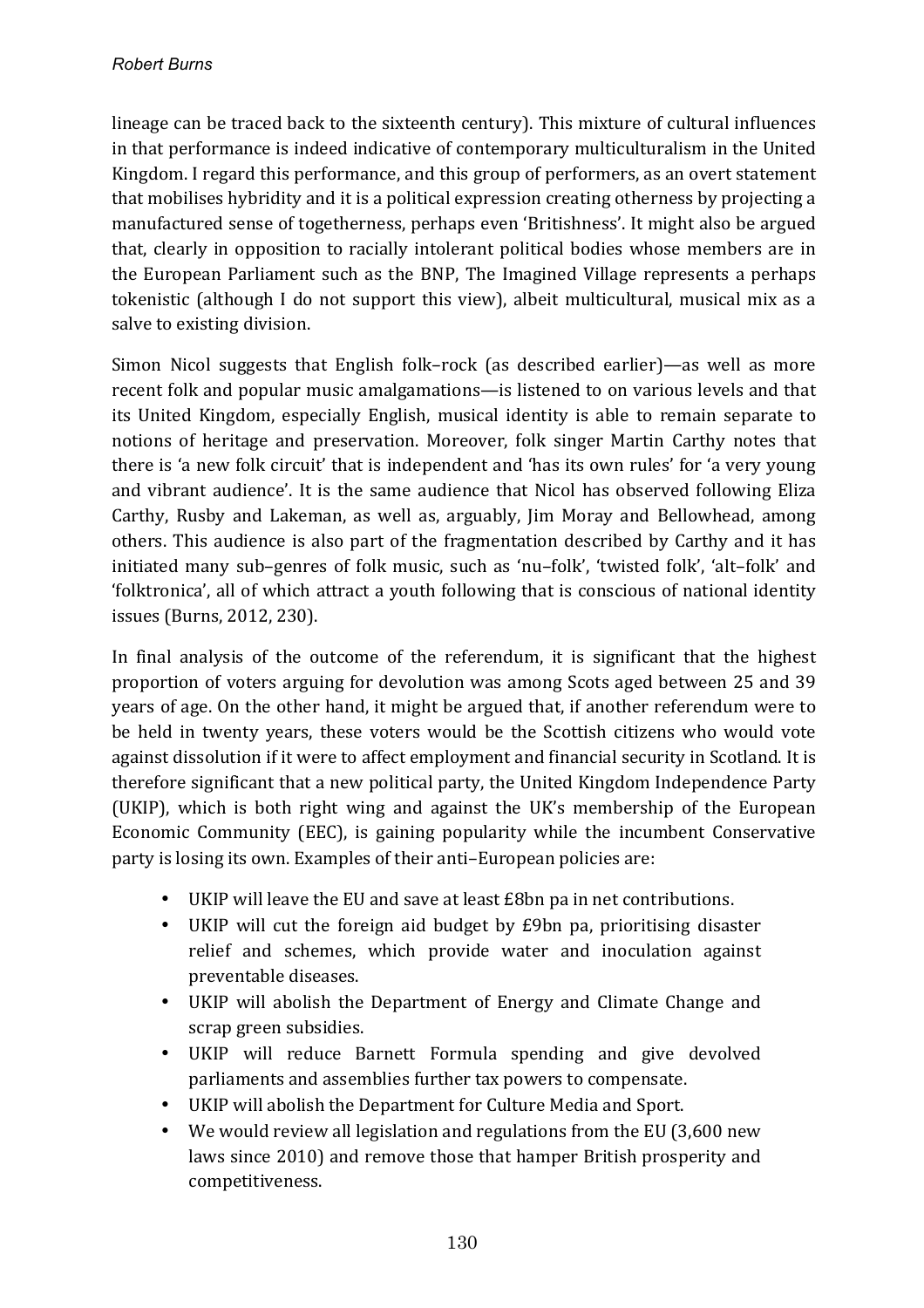- We would negotiate a bespoke trade agreement with the EU to enable our businesses to continue trading to mutual advantage.
- UKIP would not seek to remain in the European Free Trade Area (EFTA) or European Economic Area (EEA) while those treaties maintain a principle of free movement of labour, which prevents the UK managing its own borders.

Given the current financial status of many EEC countries, it is perhaps unsurprising that a new right wing party proposing policies such as these is almost as popular as the well established centre–right party currently in government. Surveys (which took place in early 2015) also suggest that the Labour Party is overtaking both of these parties. Thus, the issue of English identity, currently only in existence due to its inclusion in the arts and cultural traditions or in radical right wing politics as discussed above, has become less relevant. Each of the three main UK political parties are now debating on a platform more related to European identity than British 'ethnic' identity within what is a relatively small component of the EEC, and Bragg's prediction of an English assembly embracing multiculturalism within the UK therefore seems, at least in the preparation for a 2015 UK election, unlikely.

In order to broaden this field of research, I have approached several prominent performers in the field of traditional folk music of the UK whose repertoires include songs of a socio–political nature. While some were wary of discussing personal politics (despite my explanation that I would not be following that line of questioning), most agreed to be interviewed in relation to a possible larger project that would examine UK multiculturalism in English, Scottish, Welsh and Northern Irish, and what most regard as 'British' folk and popular music. These performers include Simon Emmerson (founder of The Imagined Village), Maddy Prior MBE (of Steeleye Span), Simon Nicol (of Fairport Convention), Paul Ubana Jones (a Nigerian/English folk and blues singer, currently resident in New Zealand), Billy Connolly, as well as Malcolm Taylor MBE, the senior librarian of the Vaughan Williams Memorial Library. All were already aware of the forthcoming Scottish referendum of September 2014 concerning Scotland detaching itself from the rest of the United Kingdom. Equally, all had views of possible outcomes that might occur in the cultural arts depending on the result of the vote. It seemed from the initial reactions from these potential interviewees, however, that perceptions of national identity within an undivided UK were more evident in the folk orientated music that they performed or with which they were familiar.

For a final word in this article on perceptions of Englishness, and the effect of potential future UK devolution on traditional English or British musics, however, I return to the views of Billy Bragg and his predictive statement about what could happen to England, and perhaps perceptions of 'Britishness', if the vote had been in favour of devolution:

But the thing that's going to change it all, I think, is the Scots referendum. The Scots have got a date for their referendum now, [September] 2014.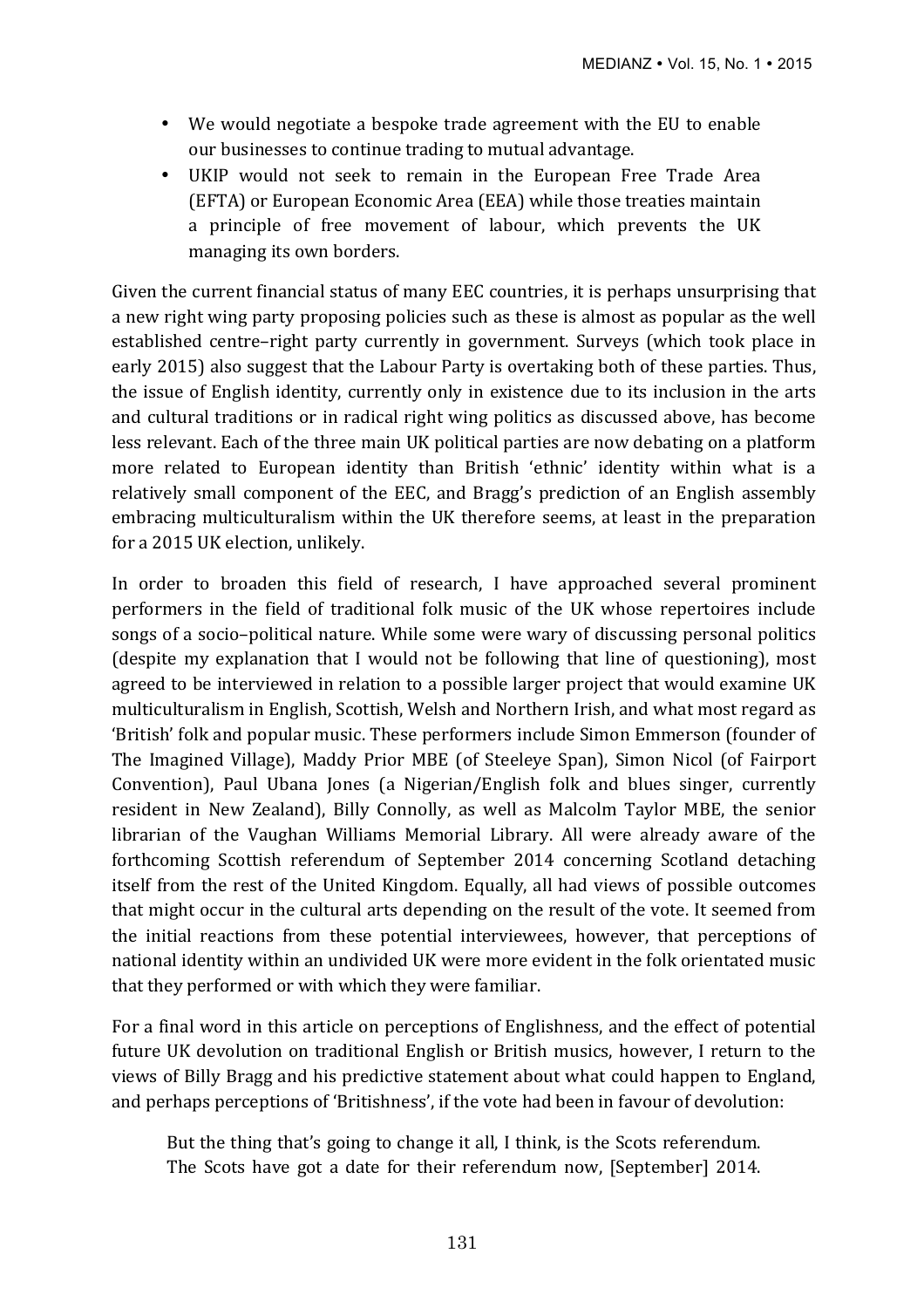That is going to allow we, the English, to have debate about who we are and what we think. Whichever they decide, I think what will happen is they'll probably not vote for independence, but by the time it gets to the wire, Cameron will have offered them so much in devolution that it won't make a huge amount of difference. And then people in England will start to say 'well hang on a minute, how come they can do that and we can't?'

### **References**

Anderson, Benedict. 1991. *Imagined Communities: reflections on the origin and spread of nationalism*. London: Verso.

Bearman, C. J. 2000. 'Who Were The Folk? The Demography of Cecil Sharp's Somerset Singers.' The Historical Journal 43 (3): 751-75.

Blake, Andrew. 1997. *The Land Without Music*, Manchester: Manchester University Press.

Boyes, Georgina, 1993. *The Imagined Village—Culture, Ideology and the English Folk Revival.* Manchester: Manchester University Press.

Billy Bragg. 1983. *Life's a Riot with Spy Vs Spy*. London: Chappell.

Billy Bragg and the Blokes. 2002. *England, Half English*. London: Elektra.

Bragg, Billy. 2006. *The Progressive Patriot*. London: Bantam Press.

Burns, Robert G.H. 2012. *Transforming Folk: Innovation and Tradition in English Folk-Rock*. Manchester: Manchester University Press.

Clark, Gregory. 2005. 'The Condition of the Working Class in England, 1209–2004'. *Journal of Political Economy 113 (6): 1307-1340.* 

Collins, Andrew. 2007. *Billy Bragg: Still Suitable for Miners*. London: Virgin Books.

Cowling, David. 'A general election that is impossible to call'. *BBC News Online*. Accessed 6 February 2015. http://www.bbc.com/news/uk-politics-30783080

Crehan, Kate. 2002. *Gramsci, Culture and Anthropology*. Los Angeles: University of California Press.

Frith, Simon. 1996. 'Music and Identity'. In *Questions of Cultural Identity*, edited by Stuart Hall and Paul du Gay. London: Sage Publications Ltd: 108-27.

Gardiner, Michael. 2004. *The Cultural Roots of British Devolution*. Edinburgh: Edinburgh University Press.

Hall, Stuart. 1991. 'The Local and the Global: Globalization and Ethnicity'. In *Culture*, *Globalization and the World - System*, edited by Anthony D. King. New York: State University of New York at Binghamton: 19-40.

Harker, Dave. 1985. *Fakesong—The Manufacture of British 'Folksong'* 1700 to the Present Day. Milton Keynes: Open University Press.